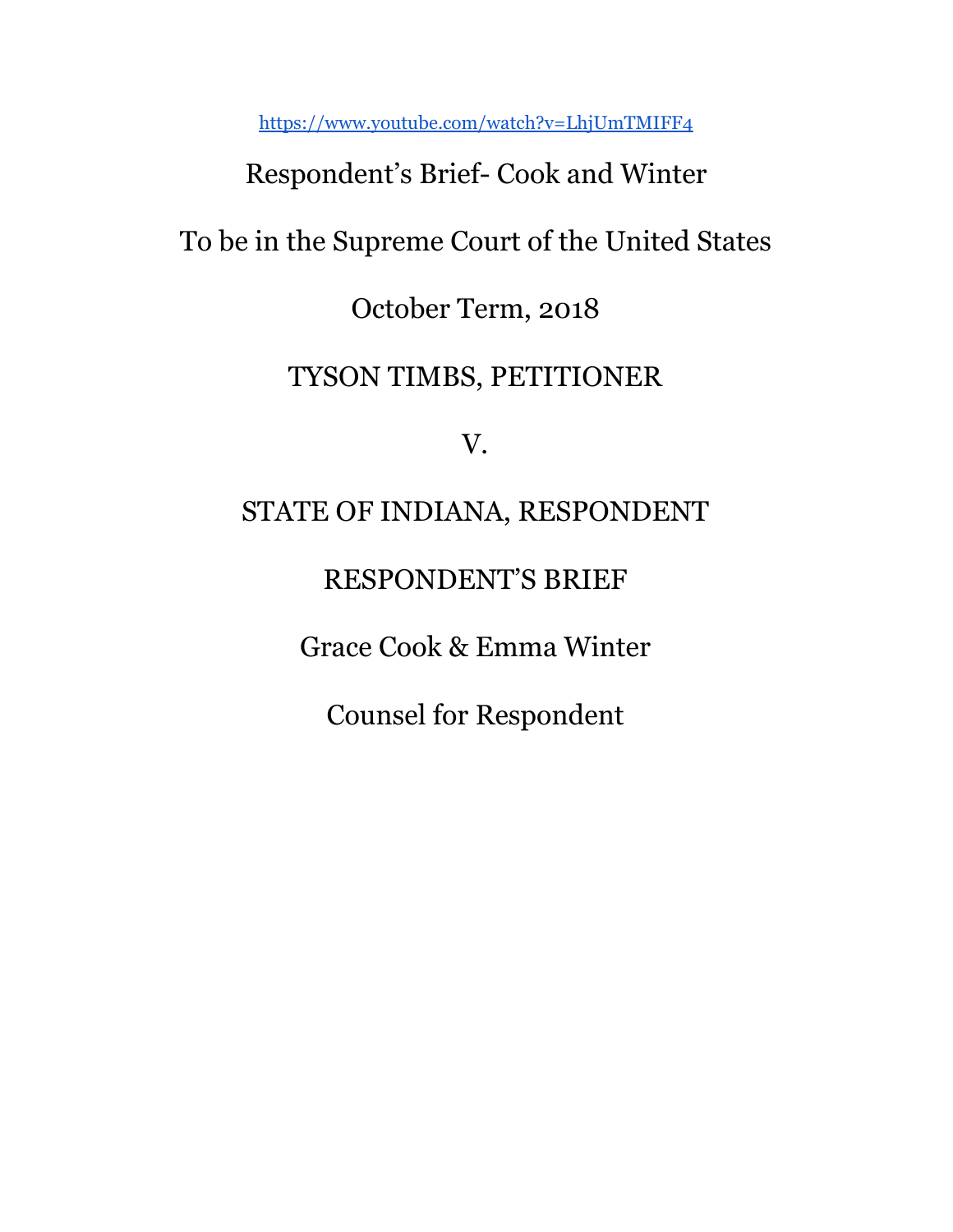#### Question Presented:

Tyson Timbs had used a newly purchased Land Rover to transport heroin. When he was arrested in 2013, he was charged with two counts of dealing a controlled substance and one count of conspiracy to commit theft. In 2015, Mr. Timbs pleaded guilty to one count of felony dealing and one count of felony conspiracy to commit theft. The remaining charge of dealing was dropped by the state in exchange for the plea. The state later filed a civil case against Mr. Timbs in order to forfeit his vehicle. While the forfeiture was denied at a bench trial, the Indiana Supreme Court declared that the forfeiture was legal as the Excessive Fines Clause of the Eighth Amendment has not yet been applied to the states.

The question before this honorable court is whether the Excessive Fines Clause found in the Eighth Amendment should be incorporated through the Due Process Clause of the Fourteenth Amendment or the Privileges or Immunities Clause of the Fourteenth Amendment.

### Table of Contents

| <b>Question Presented</b>    |  |
|------------------------------|--|
| <b>Table of Authorities</b>  |  |
| <b>Statement of Argument</b> |  |
| Argument                     |  |

#### Table of Authorities

*The Avalon Project - Laws of War : Laws and Customs of War on Land (Hague IV); October 18, 1907, avalon.law.yale.edu/17th century/england.asp.*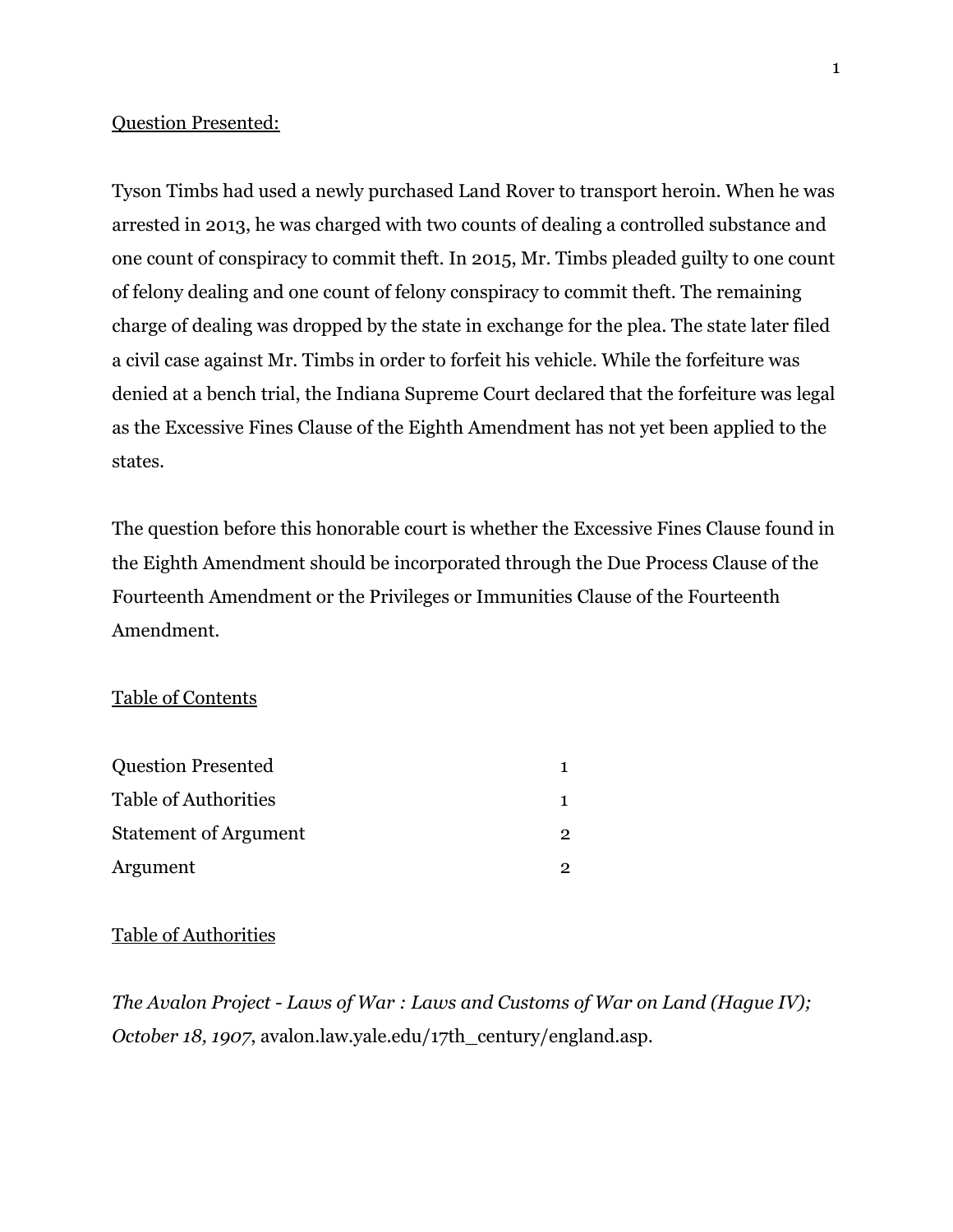Palko v Connecticut, 302 U.S. 319 (1937)

"Slaughterhouse Cases." *LII / Legal Information Institute*, Legal Information Institute, www.law.cornell.edu/supremecourt/text/83/36.

"Chicago, B. & Q. R. Co. v. Chicago, 166 U.S. 226 (1897)." *Justia Law*, supreme.justia.com/cases/federal/us/166/226/.

### SULLIVAN, E. THOMAS, and TONI M. MASSARO. "DUE PROCESS EXCEPTIONALISM." *Irish Jurist (1966-)*, vol. 46, 2011, pp. 117–151. *JSTOR*, www.jstor.org/stable/44027090.

### Statement of Argument

Privileges and immunities is not the correct avenue to incorporate the excessive fines clause due to the original intent of the 14th amendment. When created, this amendment was made to protect the citizenship of newly freed African American people. There was no intent to secure the liberties of the general public. However, the due process clause extends its protections to all citizens and has become the path through which Amendments in the Bill of Rights have been incorporated to apply to the States. An example of one such right is enumerated in the excessive fines clause of the Eighth Amendment. Following this amendment, the civil forfeiture of Mr. Timbs' Range Rover is illegal. The value of the car far exceeds the maximum statutory fine set for his criminal convictions and can thus be defined as an excessive fine. Clearly, the excessive fines clause of the Eighth Amendment needs to be incorporated and the Due Process Clause of the Fourteenth Amendment is the correct way to apply the protections of the Excessive Fines Clause to the States.

#### **Argument**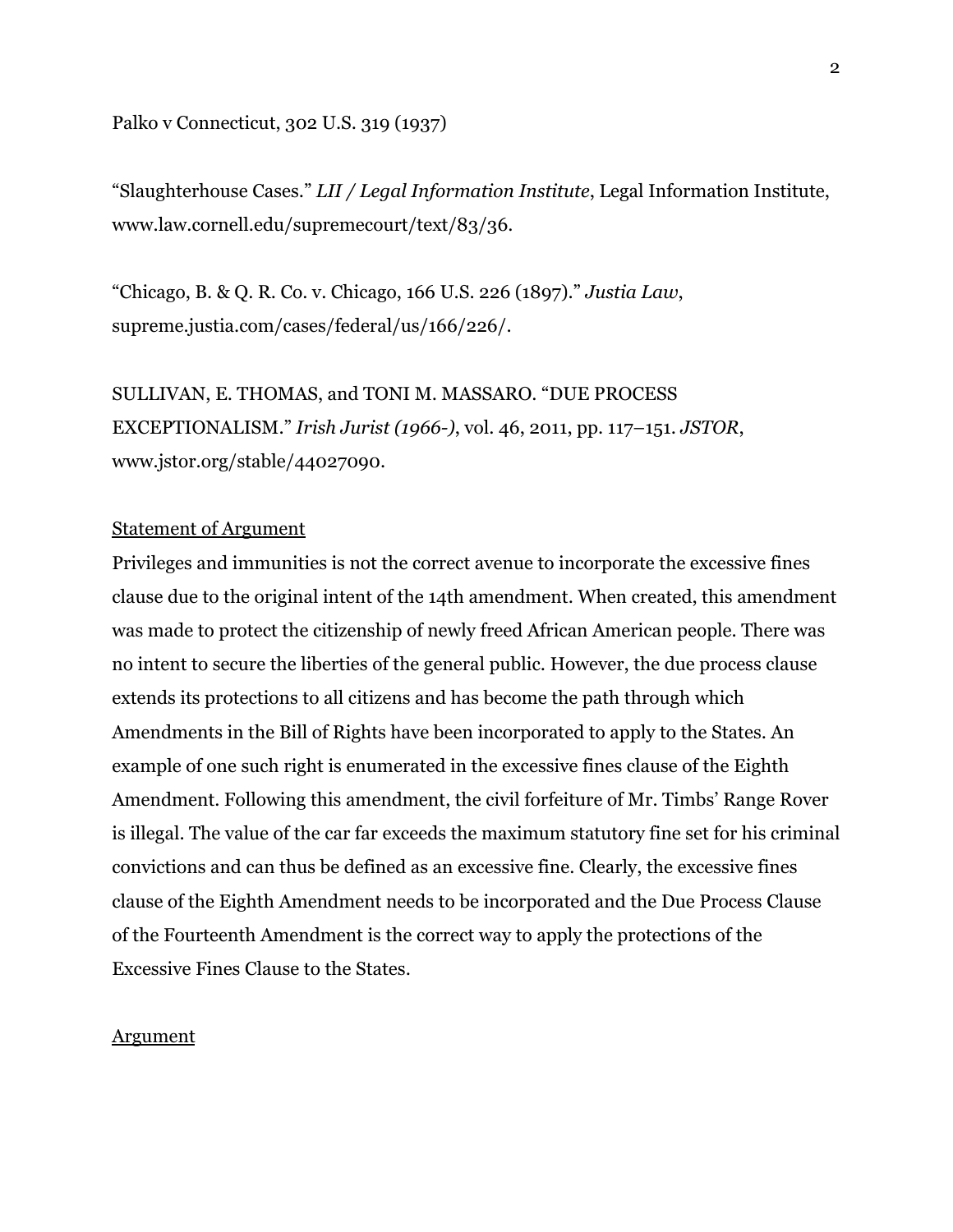The forfeiture of Mr. Timbs' Range Rover is clearly unconstitutional under the Excessive Fines Clause of the Eighth Amendment. While currently, this protection only applies at a federal level, the egregiousness of this seizure goes to prove that it must be incorporated to apply to the states. The maximum statutory fine set for Tyson Timbs' Class B felony on the day he was arrested was \$10,000. The value of the Range Rover was more than four times this amount at a value of \$42,058.30 at the time of purchase.

It has long been acknowledged that protection against excessive fines is very important. In the English Bill of Rights of 1689, the authors lamented that "excessive fines have been imposed" and stated that this, along with other grievances, was "utterly and directly contrary to the known laws and statutes and freedom of [England]". This history further proves that the protection of the citizen against excessive fines is fundamental to a "scheme of ordered liberty", the standard for incorporation set in Palko v Connecticut, and thus must be incorporated.

Originally the Bill of Rights was only intended to be used as a protection against the federal government. In order to run a successful nation both federalists and anti federalists had to make compromises to make the nation what it is today, and one of those things was the bill of rights. The state governments felt that they needed protection against federal government. But the question soon rose, who will protect the people? Through the Slaughterhouse cases, the Supreme Court decided to incorporate the Bill of Rights to the states by using Due Process. This incorporation was vital to the "scheme of ordered liberty" to the legal system we know today. There needs to be a balance between societal order and personal freedom. It is vital that we incorporate using Due Process because it ensures fair treatment throughout trial.

The origin of Due Process can be traced back to the time of Grecian Democracy and the findings of philosopher, Aristotle. The stem of Due Process is defined as "'equality of laws to all manner'". This was known as Rule of Law and it was a vital part of Grecian democracy. It was known that " 'The principle of rule of law was more important to the Greeks than democratic gov'"(Sullivan E. Thomas). One of the main influences for our modern day democracy valued the same fairness that is stated in the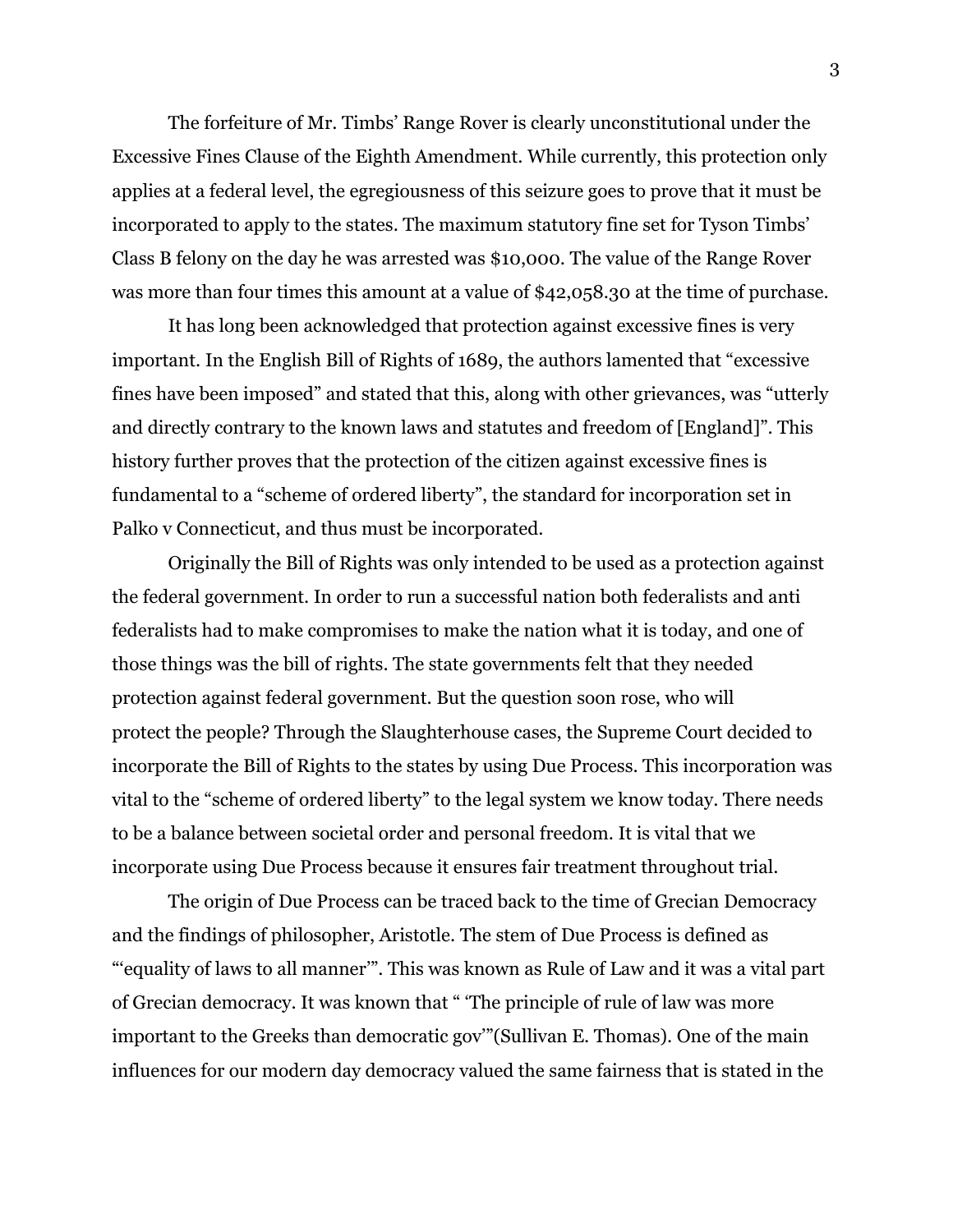definition of Due Process. It is critical that we uphold this value that is deeply rooted in the history of Democracy. Another place we see these values is in the Magna Carta. Almost 400 years before Englishmen came to America, the ancestors of the British created this document to establish peace within the kingdom. In the Magna Carta it says "No free man shall be seized or imprisoned, or stripped of his rights or possessions, or outlawed or exiled, or deprived of his standing in any other way, nor will we proceed with force against him, or send others to do so, except by the lawful judgement of his equals or by the law of the land.". Here the Magna Carta is incorporating out ideals of the 8th amendment with the philosophy of Due Process. While I know that we do not live in the medieval era or ancient Greece, it is important to know where our ideas of law stemmed from. Due Process has been embedded into our history for as far back as books will take us. Without Due Process citizens of the United States would have no protection, and Mr. Timbs would be excessively fined.

While there is an argument to use Privileges and Immunities, based on the intent with which the clause was written it is not a valid argument. Privileges and Immunities was written after the abolishment of slavery and made to protect the rights of the new citizens. While there is the argument for protection of all citizens, it just establishes the requirements of being a citizen. Juis Soile- being born on American soil makes you a citizen And Jus Sanguinis- Having American blood makes you a citizen. This is all the Privileges and Immunities clause was meant to do. However Due Process clearly states the protection of a citizen from the law.

The case that established the incorporation of the bill of rights through Due process is the Slaughterhouse case. This case first appeared when an animal slaughter company was being monopolized by the Louisiana state government. The business filed a lawsuit saying that this abridged their "Privileges and Immunities". But since this had nothing to do with the questioning of citizenship the court ruled against the Plaintiff. Slaughterhouse then established that we must use Due Process for incorporation, not Privileges and Immunities. With the clear history of incorporation via Due Process it would make no sense to incorporate the 8th amendment via Privileges and Immunities.